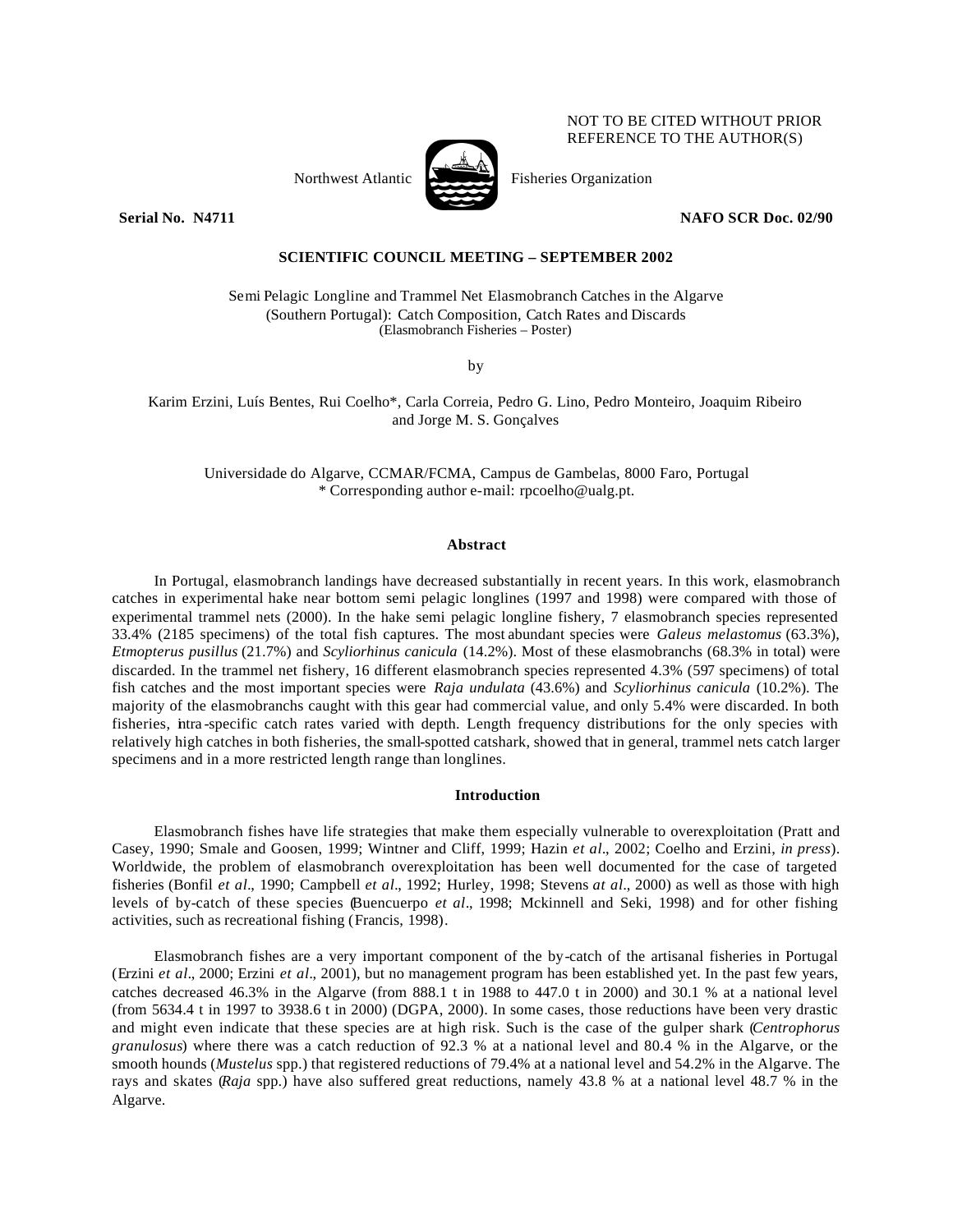The objectives of this study are to describe and compare elasmobranch catches in two different types of artisanal fisheries in the South of Portugal, trammel nets and semi -pelagic longlines. Catch composition and catch rates were compared and discards were analyzed for both fisheries.

#### **Material and Methods**

Fishing trials with the semi-pelagic longlines were carried out from March 1997 to August 1998. A total of 20 fishing trials (10 per year) were carried out by a commercial longliner that usually operates in these waters, and the fishing took place on traditional fishing grounds in the Algarve, at depths that varied from 210 to 550 m (Fig.1). The semi pelagic longline used consisted of a 1.60 mm diameter monofilament main line with 0.90 mm diameter monofilament gangions of approximately 1.2 m attached without swivels, directly to the mainline, at intervals of approximately 1.8 m. The longline was lifted off the bottom by glass balls ("bolas") at intervals of 40 hooks, and weighted down with small rocks ("pedras") in between. The longlines were stored in plastic tubs, each containing 120 hooks. Four hook sizes (numbers 10, 9, 7 and 5), the most commonly used in the Algarve, were used. The mean number of tubs used per set was 44, with 11 tubs (1320 hooks) of each hook size. Frozen sardines were thawed on the way to the fishing grounds and after being cut in half, used to bait the longline. The total length of the longline was between 10 and 15 km and typically, the fishing trips lasted 17 to 21 hours. All the hooks were registered for position, presence or absence of bait and catches. All the catches were quantified by species and measurement of TL (mm) was recorded for the target species, the European hake (*Merluccius merluccius*), and the most important bycatch elasmobranch species, the blackmouth catshark (*Galeus melastomus*).

Experimental fishing trials with the trammel nets were carried out in 2000, from January to November, on a seasonal basis with 10 fishing trials per season. Fishing was carried out by a commercial fishing vessel and took place in traditional fishing grounds in the Algarve. Fishing depths varied from 10 to 90 m (Fig.1). The experimental trammel nets consisted of two larger mesh outer panels (600 and 800 mm stretched mesh) and three smaller mesh inner panels (100, 120, 140 mm stretched mesh). Thus experimental nets consisted of 6 different combinations and each combination was composed of 5 nets with equal mesh size for each panel. Overall 5 groups of these 6 combinations, each with 5 nets were used, giving a total of 150 nets. The 6 distinct combinations were joined together by a footrope, leaving a 2 m gap between them. A total of 8900 m composed by 2500, 3000, 3400 m of each inner mesh size (100, 120 and 140, respectively) were used. Normal fishing practices were followed, with the setting of the gear taking place in the afternoon or evening before sunset and hauling taking place after sunrise. All captured fishes were separated, identified and measured (total length, mm) as they came aboard. The way in which each fish was caught was recorded as gilled, wedged or entangled.

Catches from both fisheries were classified according to value and fate of the specimens as commercial, discard or self-consumption. Catch rates were calculated according to depth in number of fish per 1000 M for the trammel nets and number of fish per 1000 hooks for the semi-pelagic longline. Length frequency distributions for the only species that had relatively high catches in both fis heries, the small-spotted catshark, were constructed by gear and compared with the Kolmogorov-Smirnov test.

### **Results**

In the hake semi pelagic longline 7 different elasmobranch species were captured, representing 33.4% of the total catch. All specimens were identified, except 4 rays, that could only be identified as *Raja* sp.. The most abundant species were the blackmouth catshark, *Galeus melastomus*, with 63.3% (1383 specimens) of the captured elamobranchs, followed by the smooth lanternshark, *Etmopterus pusillus*, representing 21.7% (474 specimens) and the small-spotted catshark, *Scyliorhinus canicula*, with 14.2% (310 specimens). These 3 species together accounted for more than 99% of the elasmobranch catch in this fishery. Abundance and length characteristics of elasmobranchs captured with both fishing gears are presented in Table 1.

In the trammel net elasmobranch catches accounted for 4.3% (597 specimens) of the total catch. A total of 16 different species were caught. All captured fishes were identified except one, that could only be identified as *Raja*  sp.. The most abundant elasmobranch species were the undulate ray, *Raja undulata*, accounting for 43.6% (260 specimens), and the small-spotted catshark, *Scyliorhinus canicula*, accounting for 10.2% (61 specimens).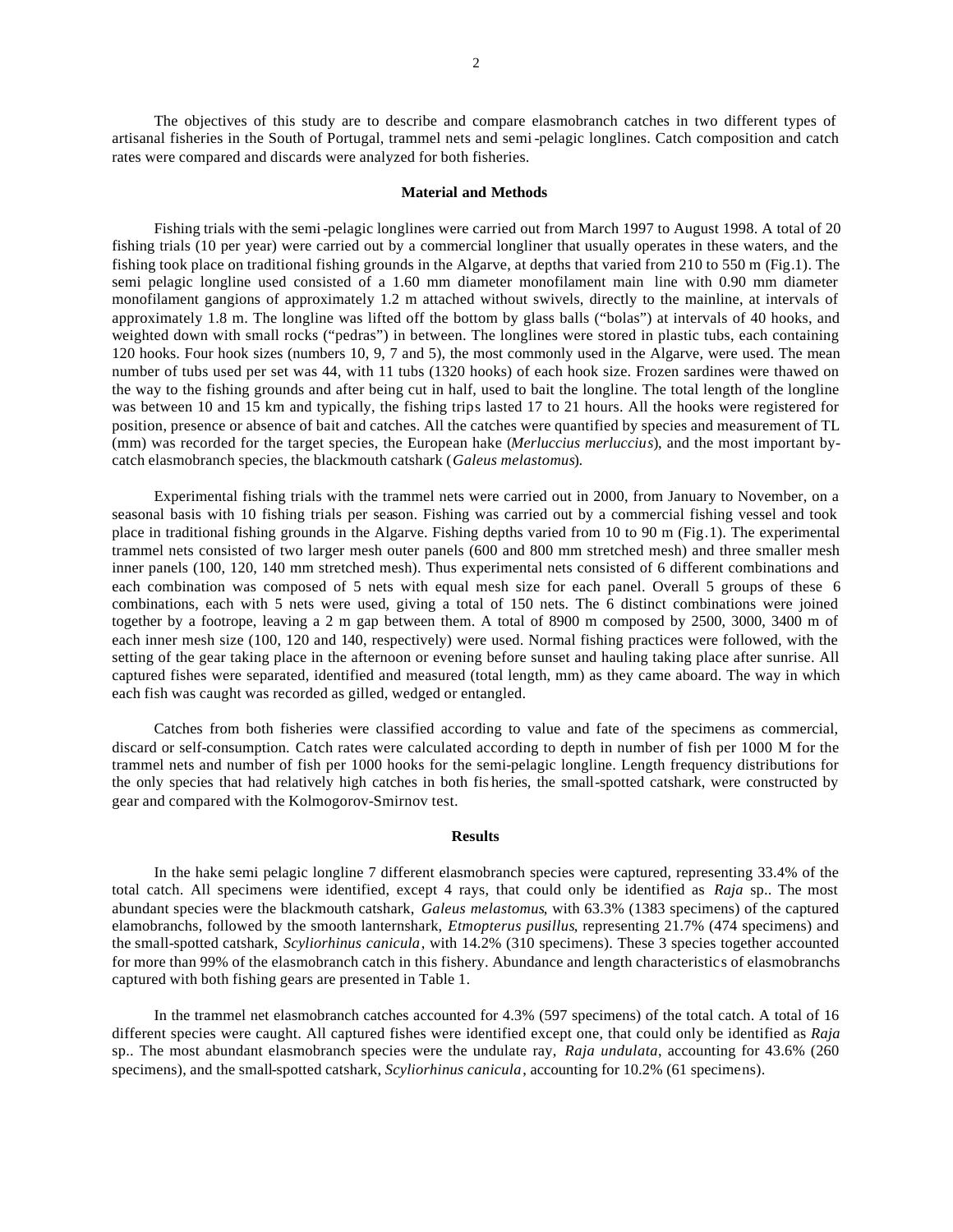In the trammel nets, most of the captured elasmobranch were either landed for sale or consumed by the fishermen themselves. Discards were low, accounting for only 5.4% of the elasmobranch catch. On the other hand, in the semi pelagic longline there was a much higher level of discards among elasmobranchs, accounting for 68.3% of the catch (Table 2)

In both fisheries, intra-specific catch rates varied with depth. In the trammel net fishery, the two most important species in number had different catch rate patterns. For *R. undulata*, the highest catch rates were in the shallower depths with a progressive decrease with depth, while for *S. canicula*, the opposite pattern was observed, with higher catch rates in deeper waters. In the case of the semi-pelagic longline, the three numerically most important species had similar patterns of variation with depth. As can be seen in Fig. 2 catch rates peaked at two depth ranges, from 200 to 300 m and from 500 to 560 m.

Comparison of the length-frequency distributions for *S. canicula* shows that in general, trammel nets caught larger specimens and in a more restricted length range than longlines. On the other hand, longlines caught smaller individuals and in a wider range of lengths (Fig. 3). The Kolmogorov-Smirnov test showed that those distributions were significantly different (P<0.001).

#### **Discussion**

Analysis of the catch compositions and catch rates of both fishing gears showed that catches of sharks with the semi-pelagic longlines are very high. The fact that most of these catches consist of deep-water sharks that are especially sensitive to exploitation may be cause for concern. On the other hand, trammel nets essentially capture rays (*Raja undulata*) that may also have the same low productivity problems that deep-water sharks have, but are landed for sale.

In the case of these discarded deep-water sharks, official fisheries statistics may contain significant errors. In fact, most of these animals are discarded to the sea, either dead or with severe injuries and are never accounted for the official fisheries statistics that are based mainly on fishes sold at auction. Although these species are characterized by very slow growth rates and low fecundities, making them particularly sensitive to over exploitation, none is listed in the IUCN Red List for endangered species, and no management programs exist in Portugal.

The length frequency analyses of the small-spotted catshark represent very interesting results showing that trammel nets generally captured larger specimens than the semi-pelagic longline. If we consider the fact that trammel nets operate in much shallower waters than the semi-pelagic longlines, these results might contradict the traditional generalization that larger specimens occur at greater depths. However, it is important to note that sampling took place with different fishing gears, leading to the possibility that the differences in length distributions occurred not due to depth, but due to different gear selectivity. If this is the case, then we must conclude that small *S. canicula* specimens occur in shallow waters, but are not fully selected by the trammel nets.

## **References**

- BONFIL, R.S., D.F. ANDA and R.A. MENA.1990. Shark fisheries in Mexico: the case of Yucatan as an example. *In*: H.L. PRATT, S.H. GRUBER and T. TANIUCHI (eds.). Elasmobranchs as living resources: advances in the biology, ecology, systematics, and the status of the fisheries. US Department of Commerce. NOAA Technical Report NMFS 90, p. 427-441.
- BUENCUERPO, V., S. RÍOS and J. MORÓN. 1998. Pelagic sharks associated with the swordfish, *Xiphias gladius*, fishery in the eastern North Atlantic Ocean and the Strait of Gibraltar. *Fish. Bull.*, **96**: 667-685.
- CAMPBELL, D., T. BATTAGLENE and W. SHAFRON. 1992. Economics of resource conservation in a commercial shark fishery. *Aust. J. Mar. Freshw. Res*., **43**: 251-262.
- COELHO, R. and K. ERZINI. *in press*. Age and growth of the undulate ray, *Raja undulata*, in the Algarve (Southern Portugal). *J Mar. Biol. Assoc. U.K.*
- DGPA, 2000. Recursos da pesca. Série Estatística 1999. *Direcção-Geral das Pescas e Aquicultura* , vol. 13 A-B, 170 pp.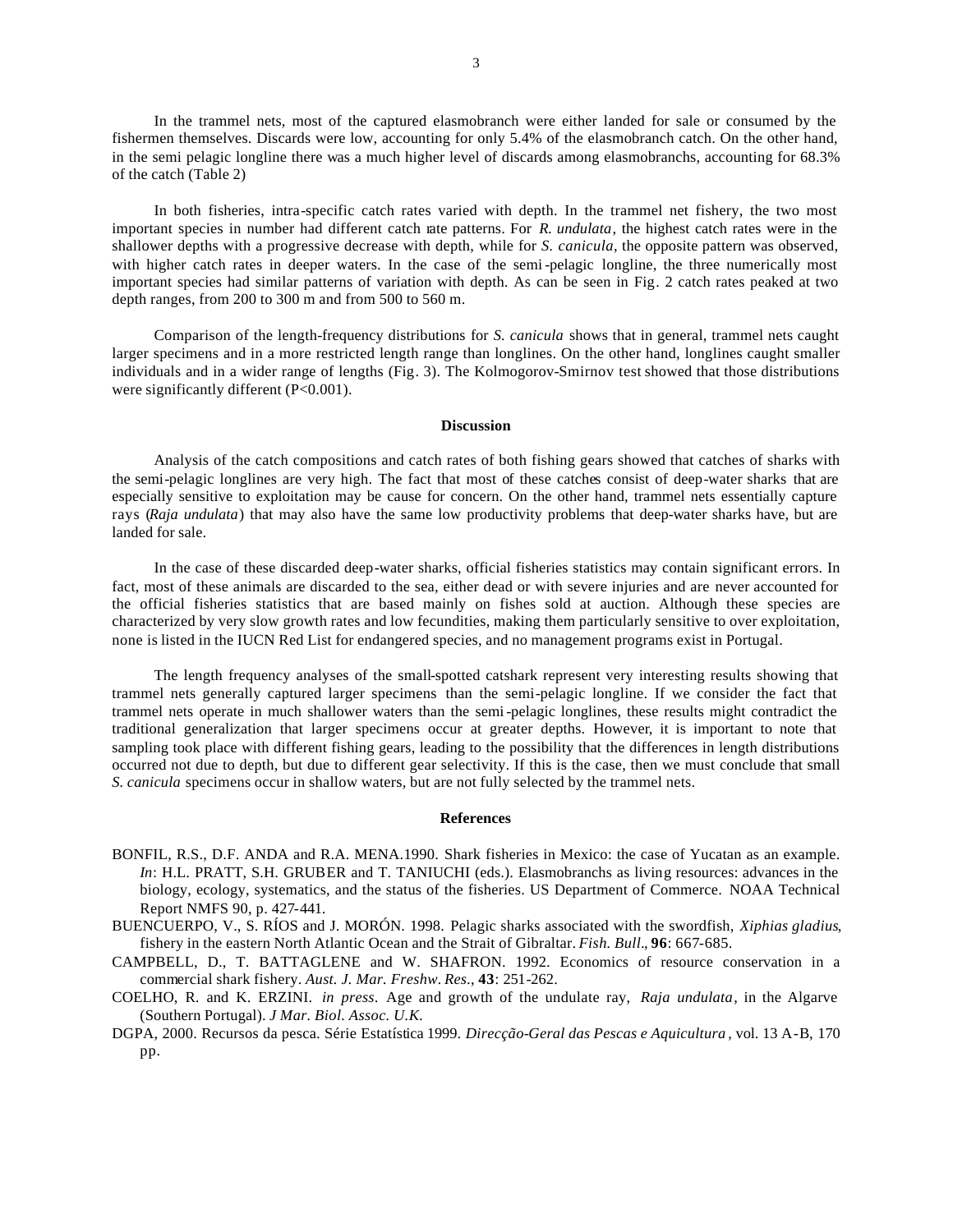- ERZINI, K., E. PUENTE, L. ARREGUI, L. BENTES, M. CASTRO, J.M.S. GONÇALVES, P.G. LINO, J. RIBEIRO, J.P. SANTIAGO and F. SOUSA. 2000. Hake semi-pelagic longline selectivity and evaluation of selectivity models for hook and line gear. Final report. Commission of the European Communities, DG XIV/C/1, Ref. 96/062. 190pp.
- ERZINI, K., K. STERGIOU, E. PUENTE and J.A. HERNANDO. 2001. Trammel net selectivity studies in the Algarve (Southern Portugal), Gulf of Cadiz (Spain), Basque Country (Spain) and Cyclades (Greece). Final report. Commission of the European Communities, DG XIV/C/1, Ref. 98/014. 435pp.
- FRANCIS, M.P. 1998. New Zealand shark fisheries: development, size and management. *Mar. Freshwater Res*., **49**: 579-591.
- HAZIN, F.H.V., P.G. OLIVEIRA and M.K. BROADHURST. 2002. Reproduction of the blacknose shark (*Carcharhinus acronotus*) in coastal waters off northeastern Brazil. *Fish. Bull*., **100**: 143-148.
- HURLEY, P.C.F. 1998. A review of the fishery for pelagic sharks in Atlantic Canada. *Fish. Res.* **39**: 107-113.
- MCKINNELL, S. and M.P. SEKI. 1998. Shark bycatch in the Japanese high seas squid driftnet fishery in the North Pacific Ocean. *Fish. Res.*, **39**: 127-138.
- PRATT, H.L. and J.G. CASEY. 1990. Shark reproductive strategies as a limiting factor in directed fisheries, with a review of Holden's method of estimating growth-parameters. *In*: H.L. PRATT, S.H. GRUBER and T. TANIUCHI (eds.). Elasmobranchs as living resources: advances in the biology, ecology, systematics, and the status of the fisheries. US Department of Commerce. NOAA Technical Report NMFS 90, p. 97-109.
- SMALE, M.J. and A.J. GOOSEN. 1999. Reproduction and feeding of spotted gully shark, *Triakis megalopterus*, off the Eastern Cape, South Africa. *Fish. Bull*., **97**: 987-998.
- STEVENS, J.D., R. BONFIL, N.K. DULVY and P.A. WALKER. 2000. The effects of fishing on sharks, rays, and chimaeras (chondrichthyans), and the implications for marine ecosystems. *ICES J. Mar. Sci*., **57**: 476-494.
- WINTNER, S.P. and G. CLIFF. 1999. Age and growth determination of the white shark, *Carcharodon carcharias*, from the east coast of South Africa. *Fish. Bull.*, **97**: 153-169.

| Gear                     | <b>Species</b>        | n              | Length caracteristics (cm) |      |       |       |       |
|--------------------------|-----------------------|----------------|----------------------------|------|-------|-------|-------|
|                          |                       |                | mean                       | sd   | Min   | Max   | Range |
| Semi pelagic<br>longline | Galeus melastomus     | 1383           | 48.9                       | 11.5 | 18.5  | 89.9  | 71.4  |
|                          | Etmopterus pusillus   | 474            | 34.0                       | 5.1  | 20.3  | 51.0  | 30.7  |
|                          | Scyliorhinus canicula | 310            | 41.3                       | 8.3  | 21.0  | 59.5  | 38.5  |
|                          | Prionace glauca       | 6              | 77.3                       | 16.9 | 60.5  | 103.0 | 42.5  |
|                          | Chimaera monstrosa    | 4              | 88.0                       | 10.9 | 78.0  | 99.7  | 21.7  |
|                          | Mustelus mustelus     | $\overline{2}$ | 143.0                      |      | 143.0 | 143.0 |       |
|                          | Raja clavata          | $\overline{c}$ | 69.1                       | 3.7  | 66.5  | 71.7  | 5.2   |
| <b>Trammel</b><br>nets   | Raja undulata         | 260            | 65.8                       | 11.9 | 36.5  | 84.5  | 48.0  |
|                          | Scyliorhinus canicula | 61             | 52.3                       | 4.3  | 41.9  | 74.0  | 32.1  |
|                          | Raja clavata          | 55             | 66.2                       | 12.9 | 39.5  | 86.5  | 47.0  |
|                          | Raja asterias         | 53             | 61.4                       | 10.6 | 39.3  | 93.0  | 53.7  |
|                          | Raja brachyura        | 50             | 58.6                       | 16.4 | 30.5  | 93.5  | 63.0  |
|                          | Torpedo marmorata     | 33             | 40.5                       | 10.4 | 17.5  | 61.0  | 43.5  |
|                          | Torpedo torpedo       | 33             | 35.1                       | 6.7  | 21.0  | 54.5  | 33.5  |
|                          | Raja miraletus        | 31             | 43.6                       | 12.1 | 19.7  | 56.5  | 36.8  |
|                          | Pteromylaeus bovinus  | $\overline{7}$ | 78.7                       | 8.0  | 64.0  | 91.0  | 27.0  |
|                          | Prionace glauca       | 3              | 106.7                      | 5.5  | 101.0 | 112.0 | 11.0  |
|                          | Raja oxyrinchus       | 3              | 123.5                      | 44.5 | 92.0  | 155.0 | 63.0  |
|                          | Isurus oxyrinchus     | $\overline{c}$ | 88.3                       | 3.8  | 85.6  | 91.0  | 5.4   |
|                          | Torpedo nobiliana     | $\overline{2}$ | 33.5                       | 1.1  | 32.7  | 34.3  | 1.6   |
|                          | Galeorhinus galeus    | 1              | 137.5                      |      | 137.5 | 137.5 |       |
|                          | Myliobatis aquila     | 1              | 54.0                       |      | 54.0  | 54.0  |       |
|                          | Raja naevus           | 1              | 65.5                       |      | 65.5  | 65.5  |       |

Table 1. Catches in number with the respective length characteristics of elasmobranchs captured with both fishing gears.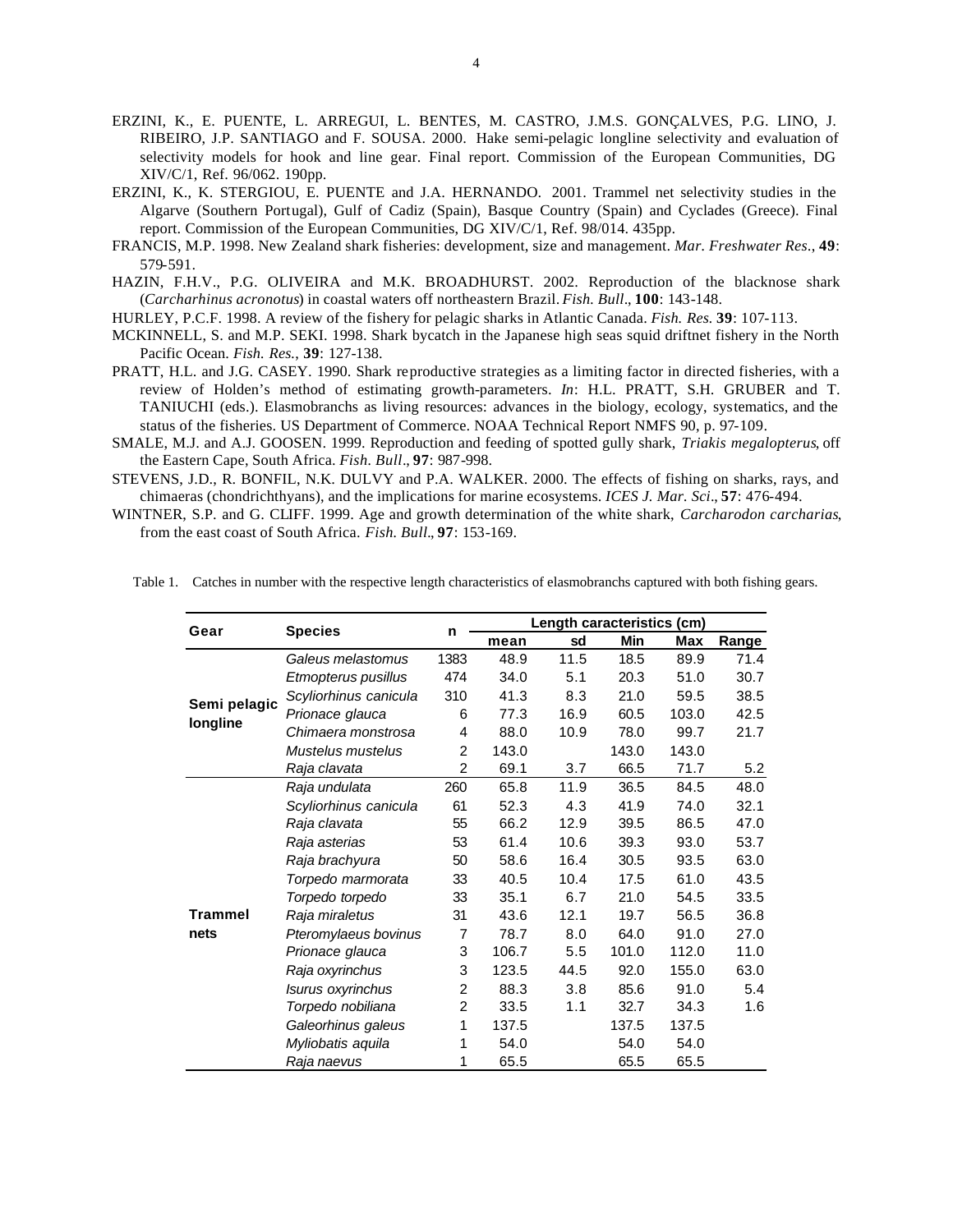Table 2. Fate of elasmobranchs captured with both fishing gears. For each species, it is indicated the number of specimens that was either commercialized or discarded, followed by the respective percentage in brackets. The commercial category includes fish that was both sold in the market and consumed by the fishermen.

|                             |                       |                | Fate              |                |  |
|-----------------------------|-----------------------|----------------|-------------------|----------------|--|
| Gear                        | <b>Species</b>        | n              | <b>Commercial</b> | <b>Discard</b> |  |
| Semi<br>pelagic<br>longline | Galeus melastomus     | 1383           | 646 (46.7%)       | 737 (53.3%)    |  |
|                             | Etmopterus pusillus   | 474            |                   | 474 (100.0%)   |  |
|                             | Scyliorhinus canicula | 310            | 32 (10.3%)        | 278 (89.7%)    |  |
|                             | Prionace glauca       | 6              | 6 (100.0%)        |                |  |
|                             | Raja sp.              | 4              | 4 (100.0%)        |                |  |
|                             | Chimaera monstrosa    | 4              |                   | 4 (100.0%)     |  |
|                             | Mustelus mustelus     | 2              | 2 (100.0%)        |                |  |
|                             | Raja clavata          | $\overline{2}$ | 2 (100.0%)        |                |  |
|                             | <b>Total</b>          | 2185           | 692 (31.7%)       | 1493 (68.3%)   |  |
| <b>Trammel</b><br>net       | Raja undulata         | 260            | 254 (97.7%)       | 6(2.3%)        |  |
|                             | Scyliorhinus canicula | 61             | 59 (96.7%)        | 2(3.3%)        |  |
|                             | Raja clavata          | 55             | 50 (90.9%)        | $5(9.1\%)$     |  |
|                             | Raja asterias         | 53             | 52 (98.1%)        | $1(1.9\%)$     |  |
|                             | Raja brachyura        | 50             | 47 (94.0%)        | $3(6.0\%)$     |  |
|                             | Torpedo marmorata     | 33             | 32 (97.0%)        | $1(3.0\%)$     |  |
|                             | Torpedo torpedo       | 33             | 32 (97.0%)        | $1(3.0\%)$     |  |
|                             | Raja miraletus        | 31             | 27 (87.1%)        | 4 (12.9%)      |  |
|                             | Pteromylaeus bovinus  | 7              |                   | 7 (100.0%)     |  |
|                             | Prionace glauca       | 3              | 3 (100.0%)        |                |  |
|                             | Raja oxyrinchus       | 3              | 3 (100.0%)        |                |  |
|                             | Isurus oxyrinchus     | 2              | 2 (100.0%)        |                |  |
|                             | Torpedo nobiliana     | $\overline{c}$ | 2 (100.0%)        |                |  |
|                             | Galeorhinus galeus    | 1              | 1 (100.0%)        |                |  |
|                             | Myliobatis aquila     | 1              |                   | 1 (100.0%)     |  |
|                             | Raja naevus           | 1              | 1 (100.0%)        |                |  |
|                             | Raja sp.              |                |                   | $(100.0\%)$    |  |
|                             | Total                 | 597            | 565 (94.6%)       | 32 (5.4%)      |  |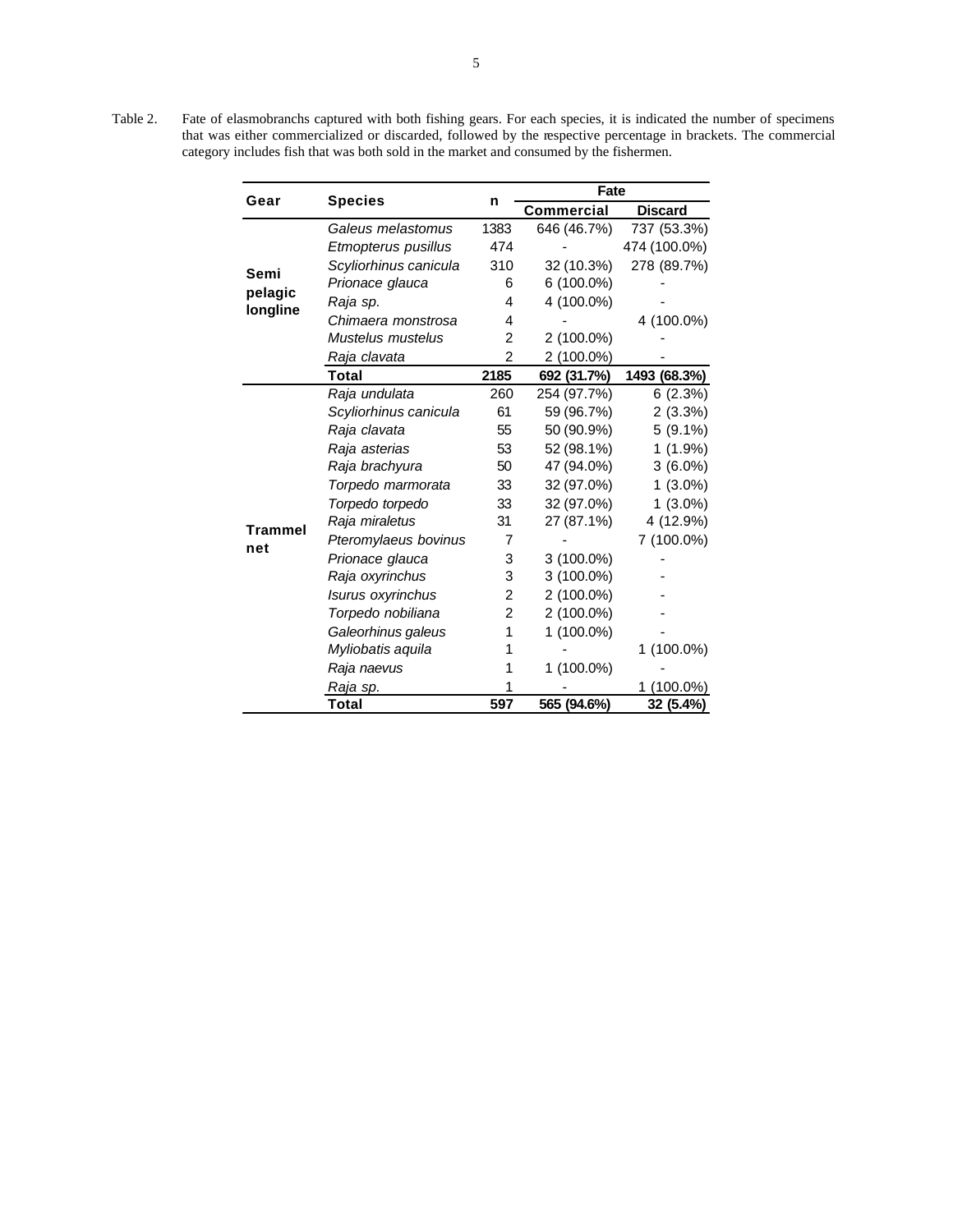

Fig. 1. Map of the Algarve coastline with the location of the fishing grounds of both the trammel nets and the longlines used in this study.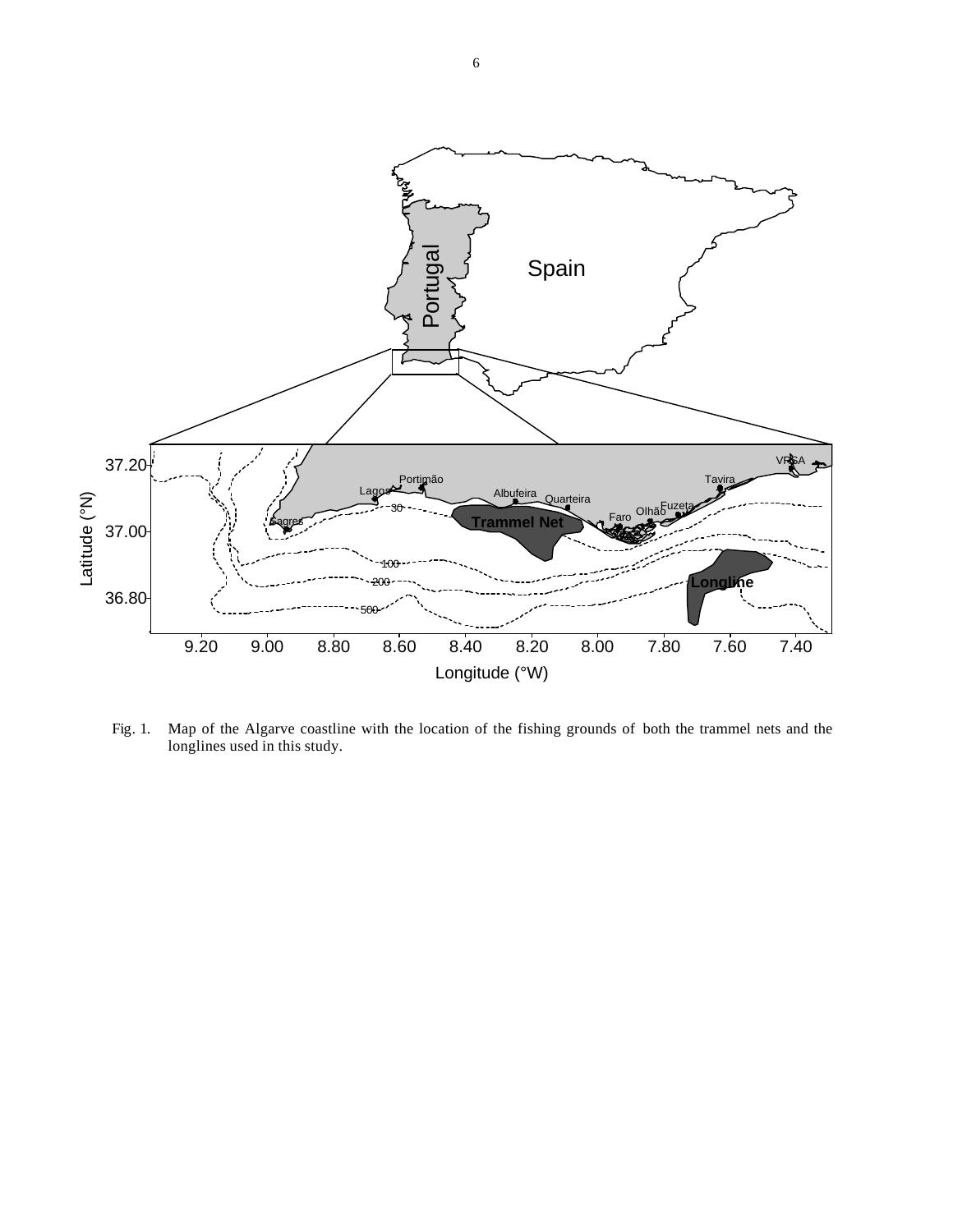

Fig. 2. Variation of catch rates with depth for both trammel nets (a) and semi pelagic longlines (b).